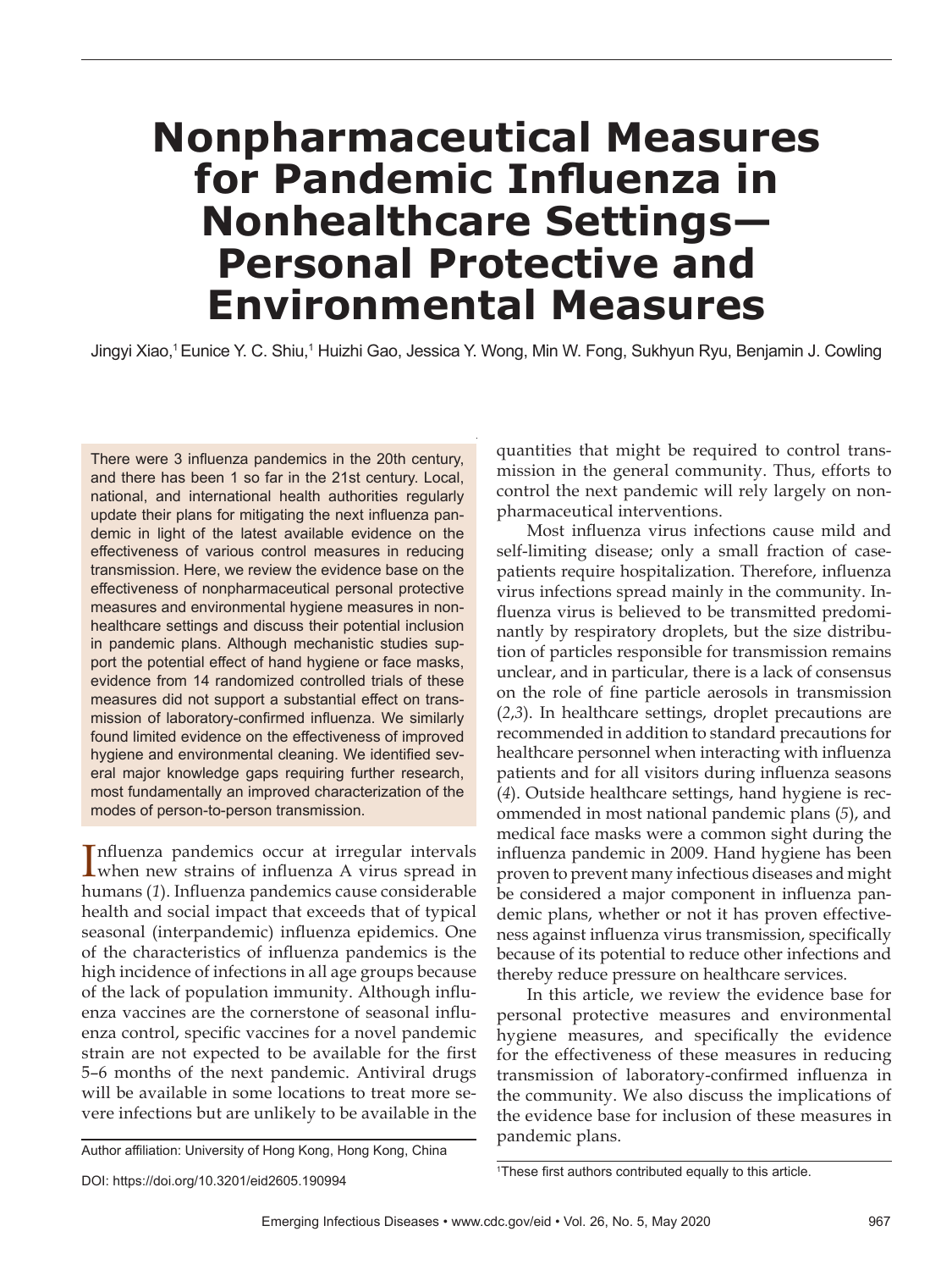# POLICY REVIEW

# **Methods and Results**

We conducted systematic reviews to evaluate the effectiveness of personal protective measures on influenza virus transmission, including hand hygiene, respiratory etiquette, and face masks, and a systematic review of surface and object cleaning as an environmental measure (Table 1). We searched 4 databases (Medline, PubMed, EMBASE, and CENTRAL) for literature in all languages. We aimed to identify randomized controlled trials (RCTs) of each measure for laboratory-confirmed influenza outcomes for each of the measures because RCTs provide the highest quality of evidence. For respiratory etiquette and surface and object cleaning, because of a lack of RCTs for laboratory-confirmed influenza, we also searched for RCTs reporting effects of these interventions on influenza-like illness (ILI) and respiratory illness outcomes and then for observational studies on laboratory-confirmed influenza, ILI, and respiratory illness outcomes. For each review, 2 authors (E.Y.C.S. and J.X.) screened titles and abstracts and reviewed full texts independently.

We performed meta-analysis for hand hygiene and face mask interventions and estimated the effect of these measures on laboratory-confirmed influenza prevention by risk ratios (RRs). We used a fixed-effects model to estimate the overall effect in a pooled analysis or subgroup analysis. No overall effect would be generated if there was considerable heterogeneity on the basis of  $I<sup>2</sup>$  statistic  $\geq$ 75% (6). We performed quality assessment of evidence on hand hygiene and face mask interventions by using the GRADE (Grading of Recommendations Assessment, Development and Evaluation) approach (*7*). We provide additional details of the search strategies, selection of articles, summaries of the selected articles, and

quality assessment (Appendix, https://wwwnc.cdc. gov/EID/article/26/5/19-0994-App1.pdf).

#### **Personal Protective Measures**

#### **Hand Hygiene**

We identified a recent systematic review by Wong et al. on RCTs designed to assess the efficacy of hand hygiene interventions against transmission of laboratory-confirmed influenza (*8*). We used this review as a starting point and then searched for additional literature published after 2013; we found 3 additional eligible articles published during the search period of January 1, 2013–August 13, 2018. In total, we identified 12 articles (*9*–*20*), of which 3 articles were from the updated search and 9 articles from Wong et al. (*8*). Two articles relied on the same underlying dataset (*16*,*19*); therefore, we counted these 2 articles as 1 study, which resulted in 11 RCTs. We further selected 10 studies with >10,000 participants for inclusion in the meta-analysis (Figure 1). We excluded 1 study from the meta-analysis because it provided estimates of infection risks only at the household level, not the individual level (*20*). We did not generate an overall pooled effect of hand hygiene only or of hand hygiene with or without face mask because of high heterogeneity in individual estimates (*I*2 87 and 82%, respectively). The effect of hand hygiene combined with face masks on laboratory-confirmed influenza was not statistically significant (RR 0.91, 95% CI 0.73– 1.13;  $I^2 = 35\%$ ,  $p = 0.39$ ). Some studies reported being underpowered because of limited sample size, and low adherence to hand hygiene interventions was observed in some studies.

We further analyzed the effect of hand hygiene by setting because transmission routes might vary

| pandemic influenza*         |                        |                            | Table 1. Summary of literature searches for systematic review on personal and environmental nonpharmaceutical interventions for |
|-----------------------------|------------------------|----------------------------|---------------------------------------------------------------------------------------------------------------------------------|
| Types of interventions      | No. studies identified | Study designs included†    | Main findings                                                                                                                   |
| Hand hygiene                | 12                     | <b>RCT</b>                 | The evidence from RCTs suggested that                                                                                           |
|                             |                        |                            | hand hygiene interventions do not have a                                                                                        |
|                             |                        |                            | substantial effect on influenza transmission.                                                                                   |
| Respiratory etiquette       | 0                      | <b>NA</b>                  | We did not identify research evaluating the                                                                                     |
|                             |                        |                            | effectiveness of respiratory etiquette on                                                                                       |
|                             |                        |                            | influenza transmission.                                                                                                         |
| Face masks                  | 10                     | <b>RCT</b>                 | The evidence from RCTs suggested that the                                                                                       |
|                             |                        |                            | use of face masks either by infected                                                                                            |
|                             |                        |                            | persons or by uninfected persons does not                                                                                       |
|                             |                        |                            | have a substantial effect on influenza                                                                                          |
|                             |                        |                            | transmission.                                                                                                                   |
| Surface and object cleaning | 3                      | RCT, observational studies | There was a limited amount of evidence                                                                                          |
|                             |                        |                            | suggesting that surface and object cleaning                                                                                     |
|                             |                        |                            | does not have a substantial effect on                                                                                           |
|                             |                        |                            | influenza transmission.                                                                                                         |

\*NA, not available; RCT randomized controlled trial.

†In these systematic reviews, we prioritized RCTs, and only considered observational studies if there were a small number of RCTs. Our rationale was that with evidence from a larger number of RCTs, additional evidence from observational studies would be unlikely to change overall conclusions.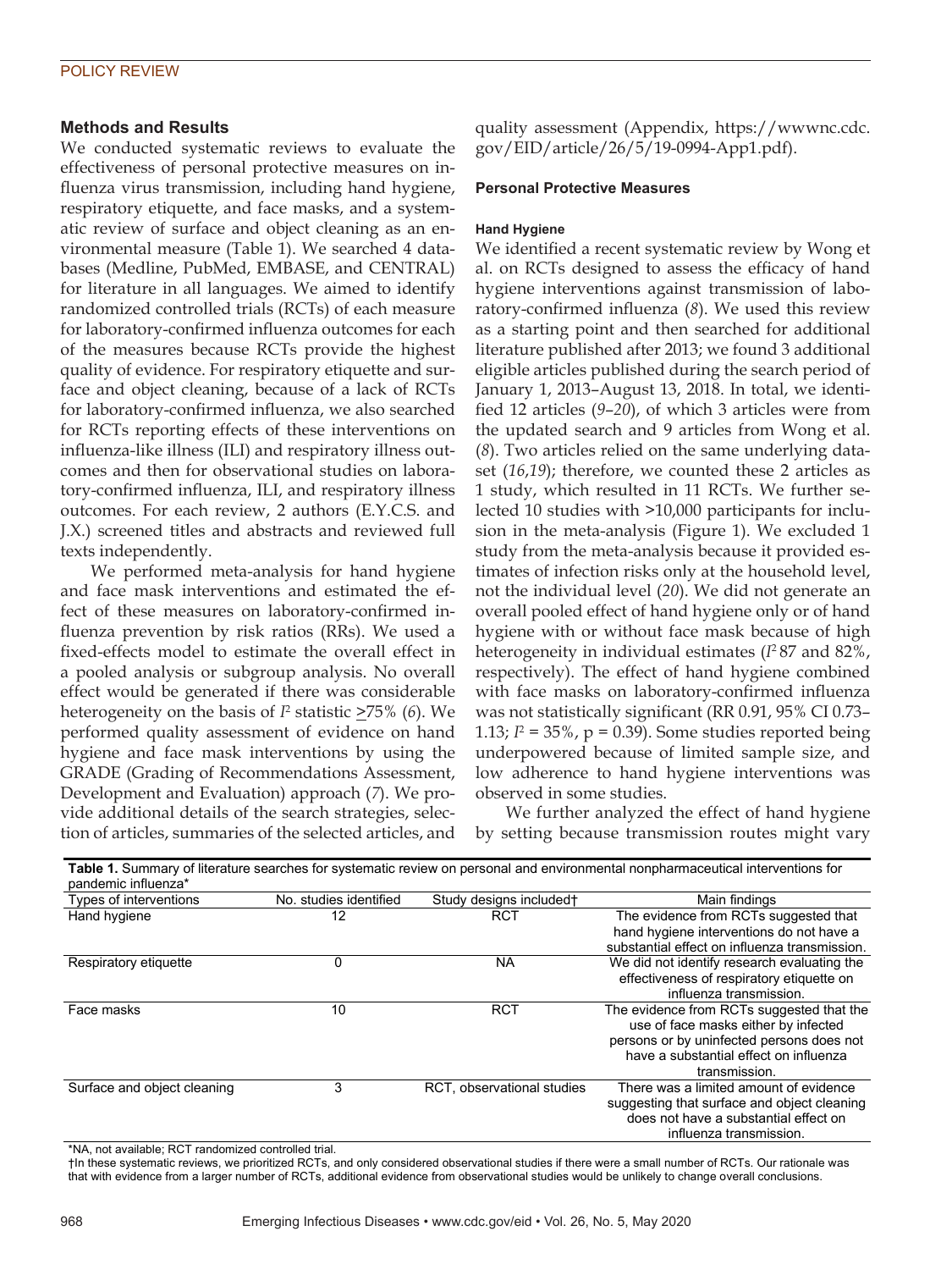|                                                       |     | Hand hygiene |     | Control |       |                                         |                                            |            |   |   |
|-------------------------------------------------------|-----|--------------|-----|---------|-------|-----------------------------------------|--------------------------------------------|------------|---|---|
| Author (reference)                                    |     | Events Total |     |         |       | Events Total Weight Risk ratio (95% CI) |                                            | Risk ratio |   |   |
| Cowling et al. 2008 (12)                              | 5   | 84           | 12  | 205     | 1.5%  | $1.02$ $(0.37 - 2.80)$                  |                                            |            |   |   |
| Cowling et al. 2009 (11)                              | 14  | 257          | 28  | 279     | 5.9%  | $0.54(0.29 - 1.01)$                     |                                            |            |   |   |
| Larson et al. 2010 (13)                               | 29  | 946          | 24  | 904     | 5.4%  | $1.15(0.68 - 1.97)$                     |                                            |            |   |   |
| Ram et al. 2015 (14)                                  | 17  | 177          | 10  | 250     | 1.8%  | $2.40(1.13 - 5.12)$                     |                                            |            |   |   |
| Simmerman et al. 2011 (15)                            | 66  | 292          | 58  | 302     | 12.6% | $1.18(0.86 - 1.61)$                     |                                            |            |   |   |
| Stebbins et al. 2011 (16)                             |     | 51 1,695     | 53  | 1.665   | 11.8% | $0.95(0.65 - 1.38)$                     |                                            |            |   |   |
| Talaat et al. 2011 (18)                               | 125 | 808          | 281 | 848     | 60.8% | $0.47(0.39 - 0.56)$                     |                                            |            |   |   |
| Heterogeneity: $l^2$ = 87%, $\tau^2$ = 0.2837, p<0.01 |     |              |     |         |       |                                         |                                            |            |   |   |
|                                                       |     |              |     |         |       |                                         | 0.2<br>0.5                                 |            | 2 | 5 |
|                                                       |     |              |     |         |       |                                         | <b>Eavors hand hygiene, Eavors control</b> |            |   |   |

 $\mathbf{A}$ 

|  | Favors hand hygiene. Favors cont |  |
|--|----------------------------------|--|

В **Hand hygiene** Control Author (reference) Events Total Total Weight Risk ratio (95% CI) Risk ratio Events Aiello et al. 2010 (9)  $\mathcal{P}$ 316  $\mathbf{3}$ 487 1.6%  $1,03, (0,17-6,11)$ Aiello et al. 2012 (10) 6 349 16 370 10.8%  $0.40$  $(0.16 - 1.00)$ Cowling et al. 2009 (11) 18 258 28 279 18.8%  $0.70$   $(0.39 - 1.23)$ 둅 Larson et al. 2010 (13) 25 938  $24$ 17.1%  $1.00$   $(0.58 - 1.74)$ 904 Simmerman et al. 2011 (15) 66 291 58 302 39.7% 1.18 (0.86-1.62) Suess et al. 2012 (17)  $10$ 67 19 82 11.9%  $0.64$   $(0.32 - 1.29)$ Fixed effect model 2.219 2,424 100.0%  $0.91$   $(0.73 - 1.13)$ Heterogeneity:  $l^2$  = 35%,  $\tau^2$  = 0.0511,  $p$  = 0.17 Test for overall effect:  $z = -0.85$  ( $p = 0.39$ )  $0.2$  $0.5$  $\mathbf{1}$  $\overline{2}$ 5 Favors hand hygiene Favors control

**Figure 1.** Meta-analysis of risk ratios for the effect of hand hygiene with or without face mask use on laboratory-confirmed influenza from 10 randomized controlled trials with >11,000 participants. A) Hand hygiene alone; B) hand hygiene and face mask; C) hand hygiene with or without face mask. Pooled estimates were not made if there was high heterogeneity (*I* <sup>2</sup> >75%). Squares indicate risk ratio for each of the included studies, horizontal line indicates 95% CIs, dashed vertical line indicates pooled estimation of risk ratio, and diamond indicates pooled estimation of risk ratio. Diamond width corresponds to the 95% CI.

|                                                       |     | Hand hygiene |     | Control |       |                                         |     |                                    |            |   |   |
|-------------------------------------------------------|-----|--------------|-----|---------|-------|-----------------------------------------|-----|------------------------------------|------------|---|---|
| Author (reference)                                    |     | Events Total |     |         |       | Events Total Weight Risk ratio (95% CI) |     |                                    | Risk ratio |   |   |
| Aiello et al. 2010 (9)                                | 2   | 316          | 3   | 487     | 0.5%  | $1.03$ $(0.17 - 6.11)$                  |     |                                    |            |   |   |
| Aiello et al. 2012 (10)                               | 6   | 349          | 16  | 370     | 3.0%  | $0.40(0.16 - 1.00)$                     |     |                                    |            |   |   |
| Cowling et al. 2008 (12)                              | 5   | 84           | 12  | 205     | 1.3%  | $1.02$ $(0.37 - 2.80)$                  |     |                                    |            |   |   |
| Cowling et al. 2009 (11)                              | 32  | 515          | 28  | 279     | 6.9%  | $0.62$ $(0.38 - 1.01)$                  |     |                                    |            |   |   |
| Larson et al. 2010 (13)                               |     | 54 1.884     | 24  | 904     | 6.2%  | $1.08$ $(0.67 - 1.73)$                  |     |                                    |            |   |   |
| Ram et al. 2015 (14)                                  | 17  | 177          | 10  | 250     | 1.6%  | 2.40 (1.13-5.12)                        |     |                                    |            |   |   |
| Simmerman et al. 2011 (15)132                         |     | 583          | 58  | 302     | 14.6% | $1.18(0.89 - 1.55)$                     |     |                                    |            |   |   |
| Stebbins et al. 2011 (16)                             |     | 51 1,695     | 53  | 1,665   | 10.2% | $0.95(0.65 - 1.38)$                     |     |                                    |            |   |   |
| Suess et al. 2012 (17)                                | 10  | 67           | 19  | 82      | 3.3%  | $0.64$ $(0.32 - 1.29)$                  |     |                                    |            |   |   |
| Talaat et al. 2011 (18)                               | 125 | 808          | 281 | 848     | 52.4% | $0.47(0.39 - 0.56)$                     |     |                                    |            |   |   |
| Heterogeneity: $l^2$ = 82%, $\tau^2$ = 0.2286, p<0.01 |     |              |     |         |       |                                         |     |                                    |            |   |   |
|                                                       |     |              |     |         |       |                                         | 0.2 | 0.5                                |            | 2 | 5 |
|                                                       |     |              |     |         |       |                                         |     | Favors hand hygiene Favors control |            |   |   |

in different settings. We found 6 studies in household settings examining the effect of hand hygiene with or without face masks, but the overall pooled effect was not statistically significant (RR 1.05, 95% CI 0.86-1.27;  $I^2 = 57\%$ , p = 0.65) (Appendix Figure 4) (*11*–*15*,*17*). The findings of 2 studies in school settings were different (Appendix Figure 5). A study conducted in the United States (*16*) showed no major effect of hand hygiene, whereas a study in Egypt (*18*) reported that hand hygiene reduced the risk for influenza by >50%. A pooled analysis of 2 studies in university residential halls reported a marginally significant protective effect of a combination of hand hygiene plus face masks worn by all residents (RR 0.48, 95% CI 0.21–1.08; *I*<sup>2</sup> = 0%, p = 0.08) (Appendix Figure 6) (*9*,*10*).

In support of hand hygiene as an effective measure, experimental studies have reported that influenza virus could survive on human hands for a short time and could transmit between hands and contaminated surfaces (*2*,*21*). Some field studies reported that influenza A(H1N1)pdm09 and influenza A(H3N2) virus RNA and viable influenza virus could be detected on the hands of persons with laboratory-confirmed influenza (*22,23*), supporting the potential of direct and indirect contact transmission to play a role in the spread of influenza. Other experimental studies also demonstrated that hand hygiene could reduce or remove infectious influenza virus from human hands (*24,25*). However, results from our meta-analysis on RCTs did not provide evidence to support a protective effect of hand hygiene against transmission of laboratory-confirmed influenza. One study did report a major effect, but in this trial of hand hygiene in schools in Egypt, running water had to be installed and soap and hand-drying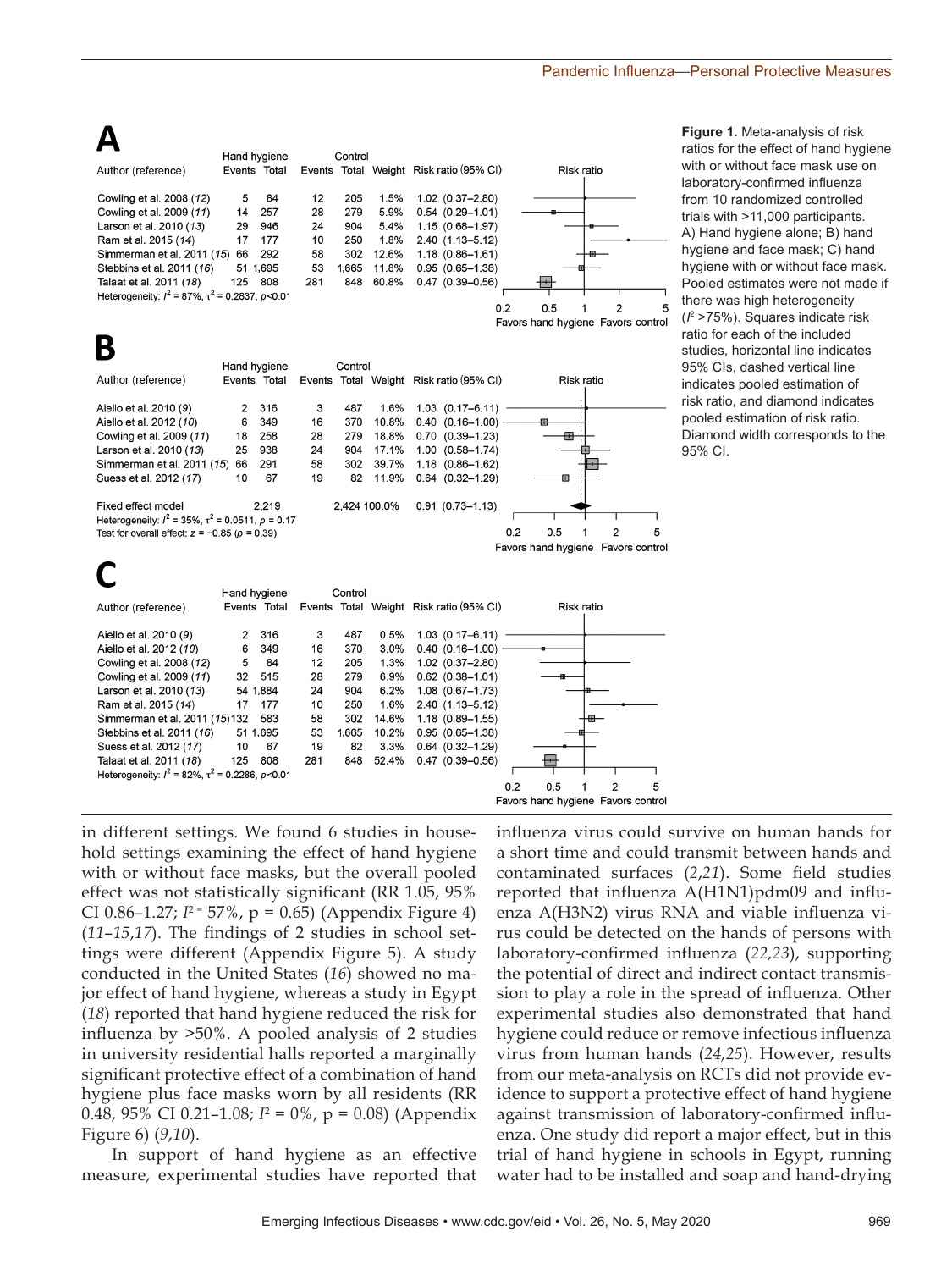material had to be introduced into the intervention schools as part of the project (*18*). Therefore, the impact of hand hygiene might also be a reflection of the introduction of soap and running water into primary schools in a lower-income setting. If one considers all of the evidence from RCTs together, it is useful to note that some studies might have underestimated the true effect of hand hygiene because of the complexity of implementing these intervention studies. For instance, the control group would not typically have zero knowledge or use of hand hygiene, and the intervention group might not adhere to optimal hand hygiene practices (*11*,*13*,*15*).

Hand hygiene is also effective in preventing other infectious diseases, including diarrheal diseases and some respiratory diseases (*8,26*). The need for hand hygiene in disease prevention is well recognized among most communities. Hand hygiene has been accepted as a personal protective measure in >50% of national preparedness plans for pandemic influenza (*5*). Hand hygiene practice is commonly performed with soap and water, alcohol-based hand rub, or other waterless hand disinfectants, all of which are easily accessible, available, affordable, and well accepted in most communities. However, resource limitations in some areas are a concern when clean running water or alcohol-based hand rub are not available. There are few adverse effects of hand hygiene except for skin irritation caused by some hand hygiene products (*27*). However, because of certain social or religious practices, alcohol-based hand sanitizers might not be permitted in some locations (*28*). Compliance with proper hand hygiene practice tends to be low because habitual behaviors are difficult to change (*29*). Therefore, hand hygiene promotion programs are needed to advocate and encourage proper and effective hand hygiene.

### **Respiratory Etiquette**

Respiratory etiquette is defined as covering the nose and mouth with a tissue or a mask (but not a hand) when coughing or sneezing, followed by proper disposal of used tissues, and proper hand hygiene after contact with respiratory secretions (*30*). Other descriptions of this measure have included turning the head and covering the mouth when coughing and coughing or sneezing into a sleeve or elbow, rather than a hand. The rationale for not coughing into hands is to prevent subsequent contamination of other surfaces or objects (*31*). We conducted a search on November 6, 2018, and identified literature that was available in the databases during 1946–November 5, 2018. We did not identify any published research on

the effectiveness of respiratory etiquette in reducing the risk for laboratory-confirmed influenza or ILI. One observational study reported a similar incidence rate of self-reported respiratory illness (defined by >1 symptoms: cough, congestion, sore throat, sneezing, or breathing problems) among US pilgrims with or without practicing respiratory etiquette during the Hajj (*32*). The authors did not specify the type of respiratory etiquette used by participants in the study. A laboratory-based study reported that common respiratory etiquette, including covering the mouth by hands, tissue, or sleeve/arm, was fairly ineffective in blocking the release and dispersion of droplets into the surrounding environment on the basis of measurement of emitted droplets with a laser diffraction system (*31*).

Respiratory etiquette is often listed as a preventive measure for respiratory infections. However, there is a lack of scientific evidence to support this measure. Whether respiratory etiquette is an effective nonpharmaceutical intervention in preventing influenza virus transmission remains questionable, and worthy of further research.

#### **Face Masks**

In our systematic review, we identified 10 RCTs that reported estimates of the effectiveness of face masks in reducing laboratory-confirmed influenza virus infections in the community from literature published during 1946–July 27, 2018. In pooled analysis, we found no significant reduction in influenza transmission with the use of face masks (RR 0.78, 95% CI 0.51–1.20; *I*<sup>2</sup> = 30%, p = 0.25) (Figure 2). One study evaluated the use of masks among pilgrims from Australia during the Hajj pilgrimage and reported no major difference in the risk for laboratory-confirmed influenza virus infection in the control or mask group (*33*). Two studies in university settings assessed the effectiveness of face masks for primary protection by monitoring the incidence of laboratory-confirmed influenza among student hall residents for 5 months (*9*,*10*). The overall reduction in ILI or laboratory-confirmed influenza cases in the face mask group was not significant in either studies (*9*,*10*). Study designs in the 7 household studies were slightly different: 1 study provided face masks and P2 respirators for household contacts only (*34*), another study evaluated face mask use as a source control for infected persons only (*35*), and the remaining studies provided masks for the infected persons as well as their close contacts (*11*–*13*,*15*,*17*). None of the household studies reported a significant reduction in secondary laboratory-confirmed influenza virus infections in the face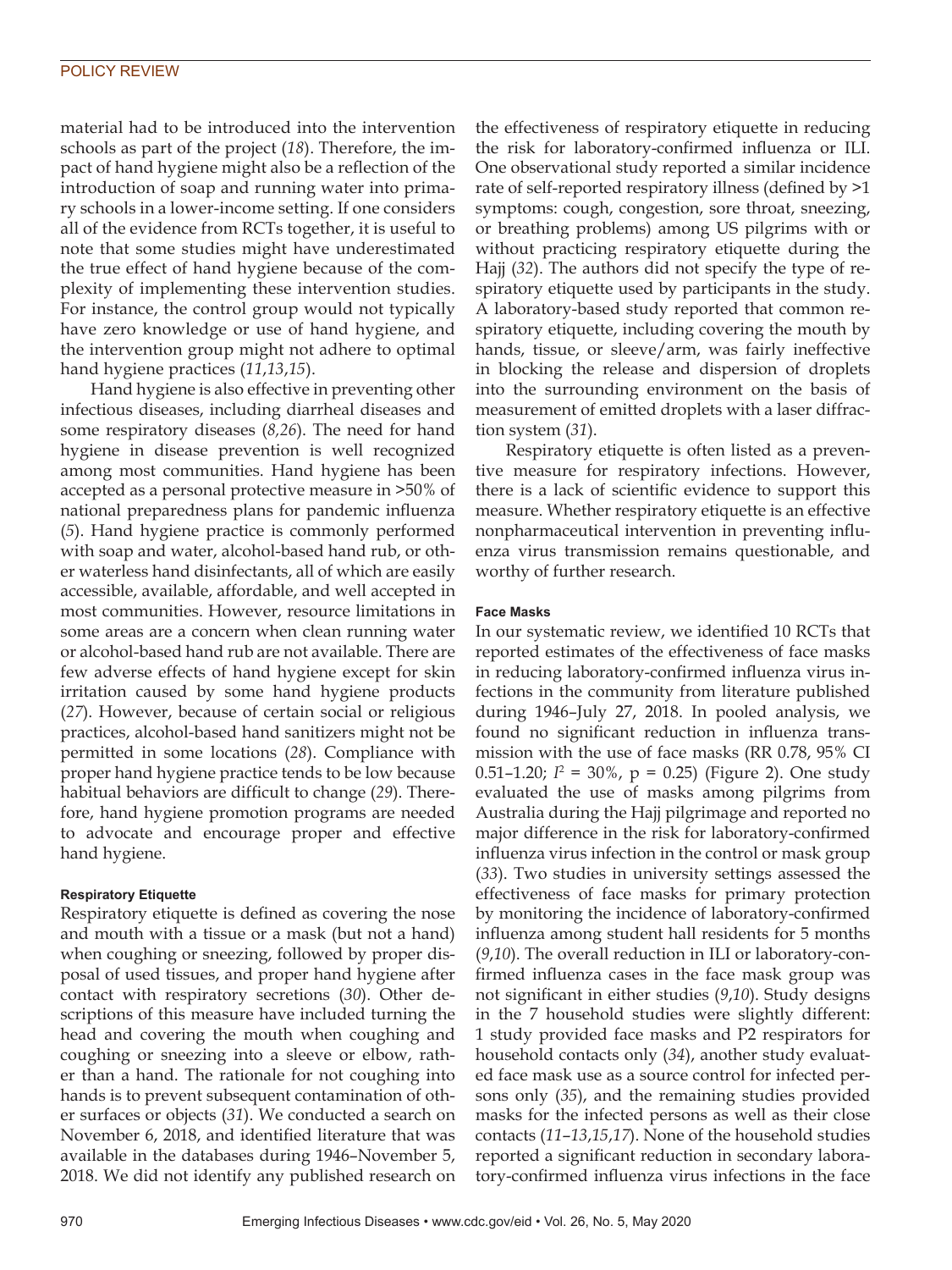|                                                         |              | Mask  |    | Control |                     |      |                        |      |             |            |                |     |
|---------------------------------------------------------|--------------|-------|----|---------|---------------------|------|------------------------|------|-------------|------------|----------------|-----|
| Author (reference)                                      | Events Total |       |    |         | Events Total Weight |      | Risk ratio (95% CI)    |      |             | Risk ratio |                |     |
| Aiello et al. 2010 (19)                                 | 5            | 347   | 3  | 487     | 5.7%                | 2.34 | $(0.56 - 9.72)$        |      |             |            |                |     |
| Aiello et al. 2012 (10)                                 | 12           | 392   | 16 | 370     | 37.3%               |      | $0.71$ $(0.34 - 1.48)$ |      |             |            |                |     |
| Barasheed et al. 2014 (33)                              | 1            | 11    | 0  | 28      | 0.7%                |      | 7.43 (0.33-169.47)     |      |             |            |                |     |
| Cowling et al. 2008 (12)                                | 4            | 61    | 12 | 205     | 12.5%               |      | $1.12$ $(0.37-3.35)$   |      |             |            |                |     |
| MacIntyre et al. 2009 (34)                              | 1            | 94    | 0  | 100     | 1.1%                |      | $3.19(0.13 - 77.36)$   |      |             |            |                |     |
| Macintyre et al. 2016 (35)                              | 0            | 302   | 1  | 295     | 3.4%                | 0.33 | $(0.01 - 7.96)$        |      |             |            |                |     |
| Suess et al. 2012 (17)                                  | 6            | 69    | 19 | 82      | 39.4%               | 0.38 | $(0.16 - 0.89)$        |      |             |            |                |     |
| Fixed effect model                                      |              | 1.276 |    |         | 1.567 100.0%        |      | $0.78$ $(0.51 - 1.20)$ |      |             |            |                |     |
| Heterogeneity: $l^2$ = 30%, $\tau^2$ = 0.1899, p = 0.20 |              |       |    |         |                     |      |                        |      |             |            |                |     |
| Test for overall effect: $z = -1.15$ ( $p = 0.25$ )     |              |       |    |         |                     |      |                        | 0.01 | 0.1         |            | 10             | 100 |
|                                                         |              |       |    |         |                     |      |                        |      | Favors mask |            | Favors control |     |
|                                                         |              |       |    |         |                     |      |                        |      |             |            |                |     |

|                                                           |              | Mask  |    | Control |                     |                        |     |             |            |   |                |
|-----------------------------------------------------------|--------------|-------|----|---------|---------------------|------------------------|-----|-------------|------------|---|----------------|
| Author (reference)                                        | Events Total |       |    |         | Events Total Weight | Risk ratio (95% CI)    |     |             | Risk ratio |   |                |
| Aiello et al. 2010 (9)                                    | 2            | 316   | 3  | 487     | 1.6%                | $1.03$ $(0.17 - 6.11)$ |     |             |            |   |                |
| Aiello et al. 2012 (10)                                   | 6            | 349   | 16 | 370     | 10.8%               | $0.40$ $(0.16 - 1.00)$ |     | 冊           |            |   |                |
| Cowling et al. 2009 (11)                                  | 18           | 258   | 28 | 279     | 18.8%               | $0.70$ $(0.39 - 1.23)$ |     | ▦           |            |   |                |
| Larson et al. 2010 (13)                                   | 25           | 938   | 24 | 904     | 17.1%               | $1.00$ $(0.58 - 1.74)$ |     |             |            |   |                |
| Simmerman et al. 2011 (15)                                | 66           | 291   | 58 |         | 302 39.7%           | $1.18$ $(0.86 - 1.62)$ |     |             |            |   |                |
| Suess et al. 2012 (17)                                    | 10           | 67    | 19 |         | 82 11.9%            | $0.64$ $(0.32 - 1.29)$ |     | ⊞           |            |   |                |
| Fixed effect model                                        |              | 2.219 |    |         | 2.424 100.0%        | $0.91(0.73 - 1.13)$    |     |             |            |   |                |
| Heterogeneity: $l^2$ = 35%, $\tau^2$ = 0.0511, $p$ = 0.17 |              |       |    |         |                     |                        |     |             |            |   |                |
| Test for overall effect: $z = -0.85$ ( $p = 0.39$ )       |              |       |    |         |                     |                        | 0.2 | 0.5         | 1          | 2 | 5              |
|                                                           |              |       |    |         |                     |                        |     | Favors mask |            |   | Favors control |
|                                                           |              |       |    |         |                     |                        |     |             |            |   |                |

Risk ratio (95% CI)

Risk ratio

**Figure 2.** Meta-analysis of risk ratios for the effect of face mask use with or without enhanced hand hygiene on laboratory-confirmed influenza from 10 randomized controlled trials with >6,500 participants. A) Face mask use alone; B) face mask and hand hygiene; C) face mask with or without hand hygiene. Pooled estimates were not made if there was high heterogeneity (*I*² <u>></u>75%). Squares indicate risk ratio for each of the included studies, horizontal lines indicate 95% CIs, dashed vertical lines indicate pooled estimation of risk ratio, and diamonds indicate pooled estimation of risk ratio. Diamond width corresponds to the 95% CI.

|                                                         |    |       |    |     |              |      |                        | Favors mask |     | Favors control |     |
|---------------------------------------------------------|----|-------|----|-----|--------------|------|------------------------|-------------|-----|----------------|-----|
| Test for overall effect: $z = -0.84$ ( $p = 0.40$ )     |    |       |    |     |              |      |                        | 0.01        | 0.1 | 10             | 100 |
| Heterogeneity: $l^2$ = 30%, $\tau^2$ = 0.0593, p = 0.17 |    |       |    |     |              |      |                        |             |     |                |     |
| Fixed effect model                                      |    | 3.495 |    |     | 3.052 100.0% |      | $0.92$ $(0.75 - 1.12)$ |             |     |                |     |
| Suess et al. 2012 (17)                                  | 16 | 136   | 19 |     | 82 14.4%     | 0.51 | $(0.28 - 0.93)$        |             |     |                |     |
| Simmerman et al. 2011 (15)                              | 66 | 291   | 58 |     | 302 34.6%    | 1.18 | $(0.86 - 1.62)$        |             |     |                |     |
| MacIntyre et al. 2016 (35)                              | 0  | 302   |    | 295 | 0.9%         | 0.33 | $(0.01 - 7.96)$        |             |     |                |     |
| MacIntyre et al. 2009 (34)                              |    | 94    | 0  | 100 | 0.3%         |      | $3.19(0.13 - 77.36)$   |             |     |                |     |
| Larson et al. 2010 (13)                                 | 25 | 938   | 24 | 904 | 14.9%        | 1.00 | $(0.58 - 1.74)$        |             |     |                |     |
| Cowling et al. 2008 (12)                                | 4  | 61    | 12 | 205 | 3.3%         | 1.12 | $(0.37 - 3.35)$        |             |     |                |     |
| Cowling et al. 2009 (11)                                | 18 | 258   | 28 | 279 | 16.3%        | 0.70 | $(0.39 - 1.23)$        |             |     |                |     |
| Barasheed et al. 2014 (33)                              |    | 11    | 0  | 28  | 0.2%         |      | 7.43 (0.33-169.47)     |             |     |                |     |
| Aiello et al. 2012 (10)                                 | 18 | 741   | 16 | 370 | 13.0%        | 0.56 | $(0.29 - 1.09)$        |             |     |                |     |
| Aiello et al. 2010 (9)                                  |    | 663   | 3  | 487 | 2.1%         | 1.71 | $(0.45 - 6.59)$        |             |     |                |     |
|                                                         |    |       |    |     |              |      |                        |             |     |                |     |

Control

Events Total Weight

mask group (*11*–*13*,*15*,*17*,*34*,*35*). Most studies were underpowered because of limited sample size, and some studies also reported suboptimal adherence in the face mask group.

Mask

Events Total

Author (reference)

Disposable medical masks (also known as surgical masks) are loose-fitting devices that were designed to be worn by medical personnel to protect accidental contamination of patient wounds, and to protect the wearer against splashes or sprays of bodily fluids (*36*). There is limited evidence for their effectiveness in preventing influenza virus transmission either when worn by the infected person for source control or when worn by uninfected persons to reduce exposure. Our systematic review found no significant effect of face masks on transmission of laboratoryconfirmed influenza.

We did not consider the use of respirators in the community. Respirators are tight-fitting masks that can protect the wearer from fine particles (*37*) and should provide better protection against influenza virus exposures when properly worn because of higher filtration efficiency. However, respirators, such as N95 and P2 masks, work best when they are fit-tested, and these masks will be in limited supply during the next pandemic. These specialist devices should be reserved for use in healthcare settings or in special subpopulations such as immunocompromised persons in the community, first responders, and those performing other critical community functions, as supplies permit.

In lower-income settings, it is more likely that reusable cloth masks will be used rather than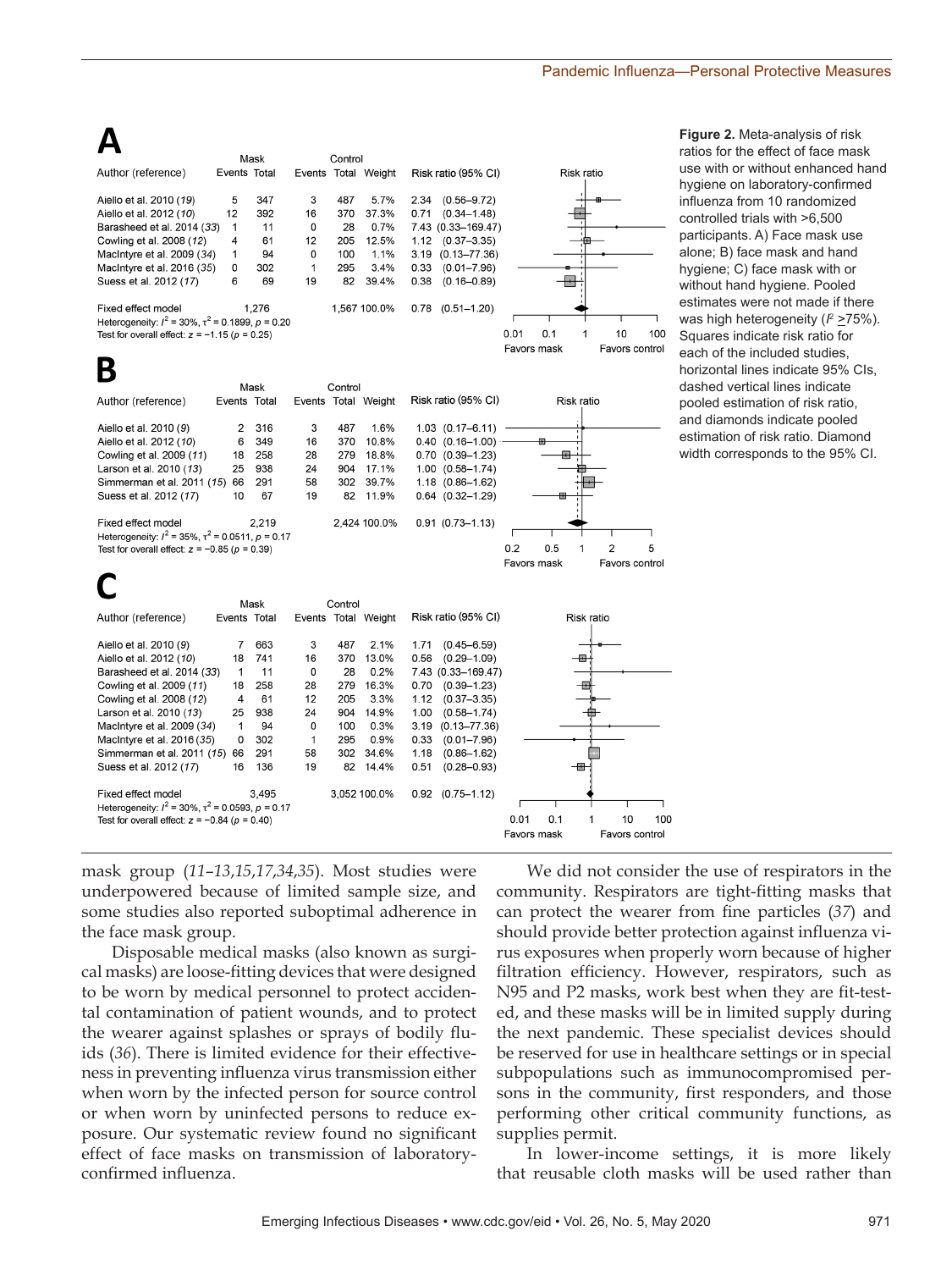#### POLICY REVIEW

disposable medical masks because of cost and availability (*38*). There are still few uncertainties in the practice of face mask use, such as who should wear the mask and how long it should be used for. In theory, transmission should be reduced the most if both infected members and other contacts wear masks, but compliance in uninfected close contacts could be a problem (*12*,*34*). Proper use of face masks is essential because improper use might increase the risk for transmission (*39*). Thus, education on the proper use and disposal of used face masks, including hand hygiene, is also needed.

#### **Environmental Measures**

#### **Surface and Object Cleaning**

For the search period from 1946 through October 14, 2018, we identified 2 RCTs and 1 observational study about surface and object cleaning measures for inclusion in our systematic review (*40*–*42*). One RCT conducted in day care nurseries found that biweekly cleaning and disinfection of toys and linen reduced the detection of multiple viruses, including adenovirus, rhinovirus, and respiratory syncytial virus in the environment, but this intervention was not significant in reducing detection of influenza virus, and it had no major protective effect on acute respiratory illness (*41*). Another RCT found that hand hygiene with hand sanitizer together with surface disinfection reduced absenteeism related to gastrointestinal illness in elementary schools, but there was no major reduction in absenteeism related to respiratory illness (*42*). A crosssectional study found that passive contact with bleach was associated with a major increase in selfreported influenza (*40*).

Given that influenza virus can survive on some surfaces for prolonged periods (*43*), and that cleaning or disinfection procedures can effectively reduce or inactivate influenza virus from surfaces and objects in experimental studies (*44*), there is a theoretical basis to believe that environmental cleaning could reduce influenza transmission. As an illustration of this proposal, a modeling study estimated that cleaning of extensively touched surfaces could reduce influenza A infection by 2% (*45*). However, most studies of influenza virus in the environment are based on detection of virus RNA by PCR, and few studies reported detection of viable virus.

Although we found no evidence that surface and object cleaning could reduce influenza transmission, this measure does have an established impact on prevention of other infectious diseases (*42*).

It should be feasible to implement this measure in most settings, subject to the availability of water and cleaning products. Although irritation caused by cleaning products is limited, safety remains a concern because some cleaning products can be toxic or cause allergies (*40*).

#### **Discussion**

In this review, we did not find evidence to support a protective effect of personal protective measures or environmental measures in reducing influenza transmission. Although these measures have mechanistic support based on our knowledge of how influenza is transmitted from person to person, randomized trials of hand hygiene and face masks have not demonstrated protection against laboratory-confirmed influenza, with 1 exception (*18*). We identified only 2 RCTs on environmental cleaning and no RCTs on cough etiquette.

Hand hygiene is a widely used intervention and has been shown to effectively reduce the transmission of gastrointestinal infections and respiratory infections (*26*). However, in our systematic review, updating the findings of Wong et al. (*8*), we did not find evidence of a major effect of hand hygiene on laboratory-confirmed influenza virus transmission (Figure 1). Nevertheless, hand hygiene might be included in influenza pandemic plans as part of general hygiene and infection prevention.

We did not find evidence that surgical-type face masks are effective in reducing laboratory-confirmed influenza transmission, either when worn by infected persons (source control) or by persons in the general community to reduce their susceptibility (Figure 2). However, as with hand hygiene, face masks might be able to reduce the transmission of other infections and therefore have value in an influenza pandemic when healthcare resources are stretched.

It is essential to note that the mechanisms of person-to-person transmission in the community have not been fully determined. Controversy remains over the role of transmission through fine-particle aerosols (*3*,*46*). Transmission by indirect contact requires transfer of viable virus from respiratory mucosa onto hands and other surfaces, survival on those surfaces, and successful inoculation into the respiratory mucosa of another person. All of these components of the transmission route have not been studied extensively. The impact of environmental factors, such as temperature and humidity, on influenza transmission is also uncertain (*47*). These uncertainties over basic transmission modes and mechanisms hinder the optimization of control measures.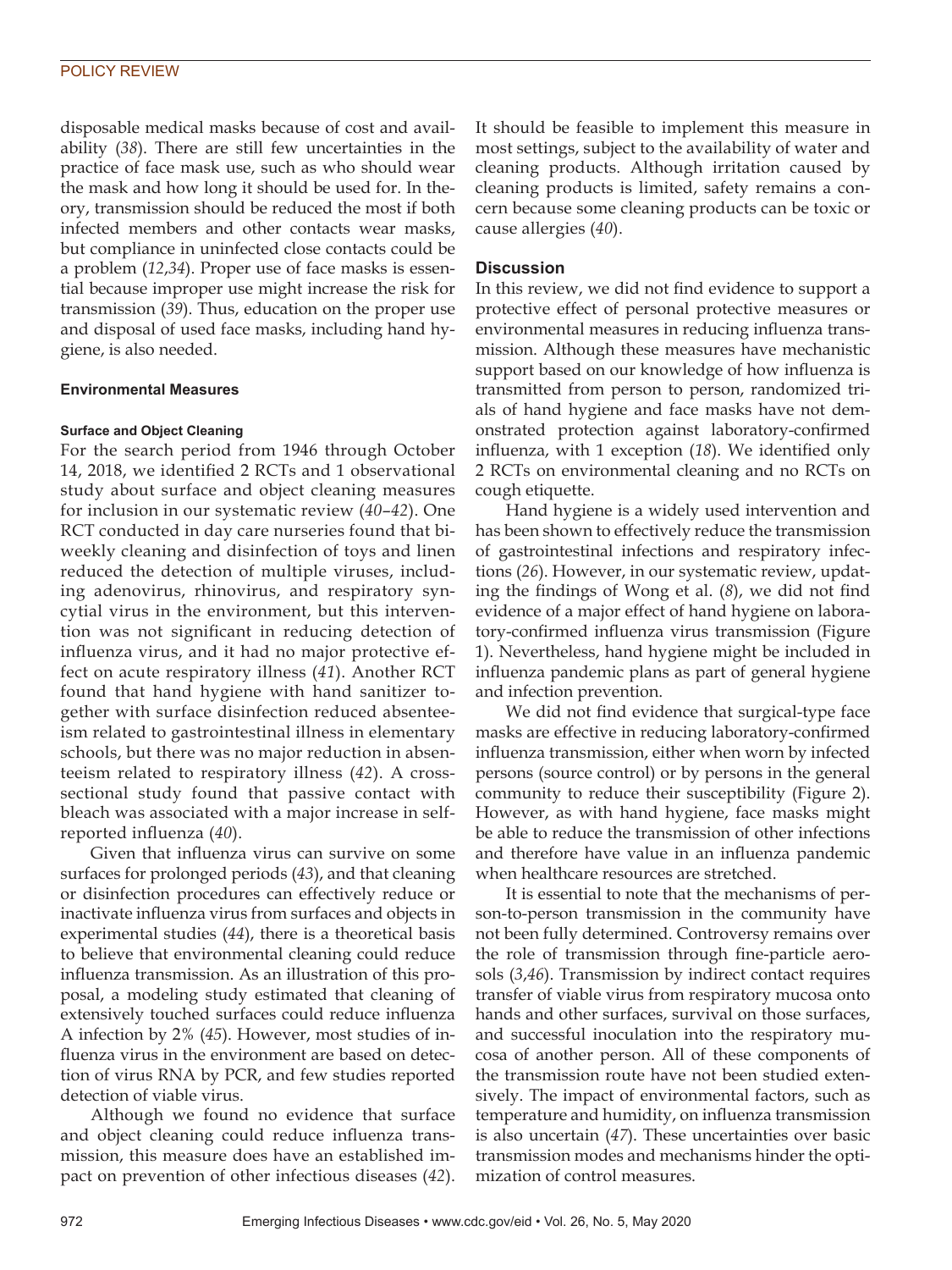| There are major gaps in our knowledge of the<br>Additional high-quality RCTs of efficacy of<br>Hand hygiene<br>mechanisms of person-to-person transmission of<br>hand hygiene against laboratory-confirmed<br>influenza, including the role of direct and indirect contact,<br>influenza in other nonhealthcare settings,<br>the degree of viral contamination on hands and various<br>except households and university<br>types of surfaces in different settings, and the potential for<br>residential halls, would be valuable.<br>contact transmission to occur in different locations and<br>In particular, studies in school settings<br>under different environmental conditions. There is little<br>are needed to solve the discrepancy<br>between the two studies from the United<br>information on whether greater reductions in transmission<br>could be possible with combinations of personal<br>States and Egypt.<br>intervention (e.g., isolation away from family members<br>as much as possible, plus using face masks and<br>enhancing hand hygiene).<br>There is no evidence about the quantitative effectiveness<br>RCTs of interventions to demonstrate<br>Respiratory etiquette<br>of respiratory etiquette against influenza virus.<br>the effectiveness of respiratory etiquette<br>in reducing influenza transmission<br>would be valuable.<br>Additional high-quality RCTs of efficacy of<br>Face mask<br>There are major gaps in our knowledge of the<br>mechanisms of person-to-person transmission of<br>face masks against laboratory-confirmed<br>influenza would be valuable. Effectiveness<br>influenza, including the importance of transmission<br>through droplets of different sizes including small particle<br>of face masks or respirator use to prevent<br>aerosols, and the potential for droplet and aerosol<br>influenza prevention in special<br>transmission to occur in different locations and with<br>subpopulation, such as<br>environmental conditions.<br>immunocompromised persons,<br>would be valuable.<br>RCTs of interventions to demonstrate the<br>Surface and object cleaning<br>The effectiveness of different cleaning products in<br>preventing influenza transmission-in terms of cleaning<br>effectiveness of surface and object<br>frequency, cleaning dosage, cleaning time point, and<br>cleaning in reducing influenza transmission<br>would be valuable. Studies that can<br>cleaning targeted surface and object material-<br>remains unknown.<br>demonstrate the reduction of environmental<br>detection of influenza virus through<br>cleaning of surfaces and objects<br>would also be valuable. | Intervention                    | <b>Table 2.</b> Nilowicuye yaps for personal protective and environmental nonpharmaceutical interventions for pandemic initiatiza<br>Knowledge gaps | Suggested studies |
|----------------------------------------------------------------------------------------------------------------------------------------------------------------------------------------------------------------------------------------------------------------------------------------------------------------------------------------------------------------------------------------------------------------------------------------------------------------------------------------------------------------------------------------------------------------------------------------------------------------------------------------------------------------------------------------------------------------------------------------------------------------------------------------------------------------------------------------------------------------------------------------------------------------------------------------------------------------------------------------------------------------------------------------------------------------------------------------------------------------------------------------------------------------------------------------------------------------------------------------------------------------------------------------------------------------------------------------------------------------------------------------------------------------------------------------------------------------------------------------------------------------------------------------------------------------------------------------------------------------------------------------------------------------------------------------------------------------------------------------------------------------------------------------------------------------------------------------------------------------------------------------------------------------------------------------------------------------------------------------------------------------------------------------------------------------------------------------------------------------------------------------------------------------------------------------------------------------------------------------------------------------------------------------------------------------------------------------------------------------------------------------------------------------------------------------------------------------------------------------------------------------------------------------------------------------------------------------------------------------------------------------------------------------------------|---------------------------------|-----------------------------------------------------------------------------------------------------------------------------------------------------|-------------------|
|                                                                                                                                                                                                                                                                                                                                                                                                                                                                                                                                                                                                                                                                                                                                                                                                                                                                                                                                                                                                                                                                                                                                                                                                                                                                                                                                                                                                                                                                                                                                                                                                                                                                                                                                                                                                                                                                                                                                                                                                                                                                                                                                                                                                                                                                                                                                                                                                                                                                                                                                                                                                                                                                            |                                 |                                                                                                                                                     |                   |
|                                                                                                                                                                                                                                                                                                                                                                                                                                                                                                                                                                                                                                                                                                                                                                                                                                                                                                                                                                                                                                                                                                                                                                                                                                                                                                                                                                                                                                                                                                                                                                                                                                                                                                                                                                                                                                                                                                                                                                                                                                                                                                                                                                                                                                                                                                                                                                                                                                                                                                                                                                                                                                                                            |                                 |                                                                                                                                                     |                   |
|                                                                                                                                                                                                                                                                                                                                                                                                                                                                                                                                                                                                                                                                                                                                                                                                                                                                                                                                                                                                                                                                                                                                                                                                                                                                                                                                                                                                                                                                                                                                                                                                                                                                                                                                                                                                                                                                                                                                                                                                                                                                                                                                                                                                                                                                                                                                                                                                                                                                                                                                                                                                                                                                            |                                 |                                                                                                                                                     |                   |
|                                                                                                                                                                                                                                                                                                                                                                                                                                                                                                                                                                                                                                                                                                                                                                                                                                                                                                                                                                                                                                                                                                                                                                                                                                                                                                                                                                                                                                                                                                                                                                                                                                                                                                                                                                                                                                                                                                                                                                                                                                                                                                                                                                                                                                                                                                                                                                                                                                                                                                                                                                                                                                                                            |                                 |                                                                                                                                                     |                   |
|                                                                                                                                                                                                                                                                                                                                                                                                                                                                                                                                                                                                                                                                                                                                                                                                                                                                                                                                                                                                                                                                                                                                                                                                                                                                                                                                                                                                                                                                                                                                                                                                                                                                                                                                                                                                                                                                                                                                                                                                                                                                                                                                                                                                                                                                                                                                                                                                                                                                                                                                                                                                                                                                            |                                 |                                                                                                                                                     |                   |
|                                                                                                                                                                                                                                                                                                                                                                                                                                                                                                                                                                                                                                                                                                                                                                                                                                                                                                                                                                                                                                                                                                                                                                                                                                                                                                                                                                                                                                                                                                                                                                                                                                                                                                                                                                                                                                                                                                                                                                                                                                                                                                                                                                                                                                                                                                                                                                                                                                                                                                                                                                                                                                                                            |                                 |                                                                                                                                                     |                   |
|                                                                                                                                                                                                                                                                                                                                                                                                                                                                                                                                                                                                                                                                                                                                                                                                                                                                                                                                                                                                                                                                                                                                                                                                                                                                                                                                                                                                                                                                                                                                                                                                                                                                                                                                                                                                                                                                                                                                                                                                                                                                                                                                                                                                                                                                                                                                                                                                                                                                                                                                                                                                                                                                            |                                 |                                                                                                                                                     |                   |
|                                                                                                                                                                                                                                                                                                                                                                                                                                                                                                                                                                                                                                                                                                                                                                                                                                                                                                                                                                                                                                                                                                                                                                                                                                                                                                                                                                                                                                                                                                                                                                                                                                                                                                                                                                                                                                                                                                                                                                                                                                                                                                                                                                                                                                                                                                                                                                                                                                                                                                                                                                                                                                                                            |                                 |                                                                                                                                                     |                   |
|                                                                                                                                                                                                                                                                                                                                                                                                                                                                                                                                                                                                                                                                                                                                                                                                                                                                                                                                                                                                                                                                                                                                                                                                                                                                                                                                                                                                                                                                                                                                                                                                                                                                                                                                                                                                                                                                                                                                                                                                                                                                                                                                                                                                                                                                                                                                                                                                                                                                                                                                                                                                                                                                            |                                 |                                                                                                                                                     |                   |
|                                                                                                                                                                                                                                                                                                                                                                                                                                                                                                                                                                                                                                                                                                                                                                                                                                                                                                                                                                                                                                                                                                                                                                                                                                                                                                                                                                                                                                                                                                                                                                                                                                                                                                                                                                                                                                                                                                                                                                                                                                                                                                                                                                                                                                                                                                                                                                                                                                                                                                                                                                                                                                                                            |                                 |                                                                                                                                                     |                   |
|                                                                                                                                                                                                                                                                                                                                                                                                                                                                                                                                                                                                                                                                                                                                                                                                                                                                                                                                                                                                                                                                                                                                                                                                                                                                                                                                                                                                                                                                                                                                                                                                                                                                                                                                                                                                                                                                                                                                                                                                                                                                                                                                                                                                                                                                                                                                                                                                                                                                                                                                                                                                                                                                            |                                 |                                                                                                                                                     |                   |
|                                                                                                                                                                                                                                                                                                                                                                                                                                                                                                                                                                                                                                                                                                                                                                                                                                                                                                                                                                                                                                                                                                                                                                                                                                                                                                                                                                                                                                                                                                                                                                                                                                                                                                                                                                                                                                                                                                                                                                                                                                                                                                                                                                                                                                                                                                                                                                                                                                                                                                                                                                                                                                                                            |                                 |                                                                                                                                                     |                   |
|                                                                                                                                                                                                                                                                                                                                                                                                                                                                                                                                                                                                                                                                                                                                                                                                                                                                                                                                                                                                                                                                                                                                                                                                                                                                                                                                                                                                                                                                                                                                                                                                                                                                                                                                                                                                                                                                                                                                                                                                                                                                                                                                                                                                                                                                                                                                                                                                                                                                                                                                                                                                                                                                            |                                 |                                                                                                                                                     |                   |
|                                                                                                                                                                                                                                                                                                                                                                                                                                                                                                                                                                                                                                                                                                                                                                                                                                                                                                                                                                                                                                                                                                                                                                                                                                                                                                                                                                                                                                                                                                                                                                                                                                                                                                                                                                                                                                                                                                                                                                                                                                                                                                                                                                                                                                                                                                                                                                                                                                                                                                                                                                                                                                                                            |                                 |                                                                                                                                                     |                   |
|                                                                                                                                                                                                                                                                                                                                                                                                                                                                                                                                                                                                                                                                                                                                                                                                                                                                                                                                                                                                                                                                                                                                                                                                                                                                                                                                                                                                                                                                                                                                                                                                                                                                                                                                                                                                                                                                                                                                                                                                                                                                                                                                                                                                                                                                                                                                                                                                                                                                                                                                                                                                                                                                            |                                 |                                                                                                                                                     |                   |
|                                                                                                                                                                                                                                                                                                                                                                                                                                                                                                                                                                                                                                                                                                                                                                                                                                                                                                                                                                                                                                                                                                                                                                                                                                                                                                                                                                                                                                                                                                                                                                                                                                                                                                                                                                                                                                                                                                                                                                                                                                                                                                                                                                                                                                                                                                                                                                                                                                                                                                                                                                                                                                                                            |                                 |                                                                                                                                                     |                   |
|                                                                                                                                                                                                                                                                                                                                                                                                                                                                                                                                                                                                                                                                                                                                                                                                                                                                                                                                                                                                                                                                                                                                                                                                                                                                                                                                                                                                                                                                                                                                                                                                                                                                                                                                                                                                                                                                                                                                                                                                                                                                                                                                                                                                                                                                                                                                                                                                                                                                                                                                                                                                                                                                            |                                 |                                                                                                                                                     |                   |
|                                                                                                                                                                                                                                                                                                                                                                                                                                                                                                                                                                                                                                                                                                                                                                                                                                                                                                                                                                                                                                                                                                                                                                                                                                                                                                                                                                                                                                                                                                                                                                                                                                                                                                                                                                                                                                                                                                                                                                                                                                                                                                                                                                                                                                                                                                                                                                                                                                                                                                                                                                                                                                                                            |                                 |                                                                                                                                                     |                   |
|                                                                                                                                                                                                                                                                                                                                                                                                                                                                                                                                                                                                                                                                                                                                                                                                                                                                                                                                                                                                                                                                                                                                                                                                                                                                                                                                                                                                                                                                                                                                                                                                                                                                                                                                                                                                                                                                                                                                                                                                                                                                                                                                                                                                                                                                                                                                                                                                                                                                                                                                                                                                                                                                            |                                 |                                                                                                                                                     |                   |
|                                                                                                                                                                                                                                                                                                                                                                                                                                                                                                                                                                                                                                                                                                                                                                                                                                                                                                                                                                                                                                                                                                                                                                                                                                                                                                                                                                                                                                                                                                                                                                                                                                                                                                                                                                                                                                                                                                                                                                                                                                                                                                                                                                                                                                                                                                                                                                                                                                                                                                                                                                                                                                                                            |                                 |                                                                                                                                                     |                   |
|                                                                                                                                                                                                                                                                                                                                                                                                                                                                                                                                                                                                                                                                                                                                                                                                                                                                                                                                                                                                                                                                                                                                                                                                                                                                                                                                                                                                                                                                                                                                                                                                                                                                                                                                                                                                                                                                                                                                                                                                                                                                                                                                                                                                                                                                                                                                                                                                                                                                                                                                                                                                                                                                            |                                 |                                                                                                                                                     |                   |
|                                                                                                                                                                                                                                                                                                                                                                                                                                                                                                                                                                                                                                                                                                                                                                                                                                                                                                                                                                                                                                                                                                                                                                                                                                                                                                                                                                                                                                                                                                                                                                                                                                                                                                                                                                                                                                                                                                                                                                                                                                                                                                                                                                                                                                                                                                                                                                                                                                                                                                                                                                                                                                                                            |                                 |                                                                                                                                                     |                   |
|                                                                                                                                                                                                                                                                                                                                                                                                                                                                                                                                                                                                                                                                                                                                                                                                                                                                                                                                                                                                                                                                                                                                                                                                                                                                                                                                                                                                                                                                                                                                                                                                                                                                                                                                                                                                                                                                                                                                                                                                                                                                                                                                                                                                                                                                                                                                                                                                                                                                                                                                                                                                                                                                            |                                 |                                                                                                                                                     |                   |
|                                                                                                                                                                                                                                                                                                                                                                                                                                                                                                                                                                                                                                                                                                                                                                                                                                                                                                                                                                                                                                                                                                                                                                                                                                                                                                                                                                                                                                                                                                                                                                                                                                                                                                                                                                                                                                                                                                                                                                                                                                                                                                                                                                                                                                                                                                                                                                                                                                                                                                                                                                                                                                                                            |                                 |                                                                                                                                                     |                   |
|                                                                                                                                                                                                                                                                                                                                                                                                                                                                                                                                                                                                                                                                                                                                                                                                                                                                                                                                                                                                                                                                                                                                                                                                                                                                                                                                                                                                                                                                                                                                                                                                                                                                                                                                                                                                                                                                                                                                                                                                                                                                                                                                                                                                                                                                                                                                                                                                                                                                                                                                                                                                                                                                            |                                 |                                                                                                                                                     |                   |
|                                                                                                                                                                                                                                                                                                                                                                                                                                                                                                                                                                                                                                                                                                                                                                                                                                                                                                                                                                                                                                                                                                                                                                                                                                                                                                                                                                                                                                                                                                                                                                                                                                                                                                                                                                                                                                                                                                                                                                                                                                                                                                                                                                                                                                                                                                                                                                                                                                                                                                                                                                                                                                                                            |                                 |                                                                                                                                                     |                   |
|                                                                                                                                                                                                                                                                                                                                                                                                                                                                                                                                                                                                                                                                                                                                                                                                                                                                                                                                                                                                                                                                                                                                                                                                                                                                                                                                                                                                                                                                                                                                                                                                                                                                                                                                                                                                                                                                                                                                                                                                                                                                                                                                                                                                                                                                                                                                                                                                                                                                                                                                                                                                                                                                            |                                 |                                                                                                                                                     |                   |
|                                                                                                                                                                                                                                                                                                                                                                                                                                                                                                                                                                                                                                                                                                                                                                                                                                                                                                                                                                                                                                                                                                                                                                                                                                                                                                                                                                                                                                                                                                                                                                                                                                                                                                                                                                                                                                                                                                                                                                                                                                                                                                                                                                                                                                                                                                                                                                                                                                                                                                                                                                                                                                                                            |                                 |                                                                                                                                                     |                   |
|                                                                                                                                                                                                                                                                                                                                                                                                                                                                                                                                                                                                                                                                                                                                                                                                                                                                                                                                                                                                                                                                                                                                                                                                                                                                                                                                                                                                                                                                                                                                                                                                                                                                                                                                                                                                                                                                                                                                                                                                                                                                                                                                                                                                                                                                                                                                                                                                                                                                                                                                                                                                                                                                            |                                 |                                                                                                                                                     |                   |
|                                                                                                                                                                                                                                                                                                                                                                                                                                                                                                                                                                                                                                                                                                                                                                                                                                                                                                                                                                                                                                                                                                                                                                                                                                                                                                                                                                                                                                                                                                                                                                                                                                                                                                                                                                                                                                                                                                                                                                                                                                                                                                                                                                                                                                                                                                                                                                                                                                                                                                                                                                                                                                                                            |                                 |                                                                                                                                                     |                   |
|                                                                                                                                                                                                                                                                                                                                                                                                                                                                                                                                                                                                                                                                                                                                                                                                                                                                                                                                                                                                                                                                                                                                                                                                                                                                                                                                                                                                                                                                                                                                                                                                                                                                                                                                                                                                                                                                                                                                                                                                                                                                                                                                                                                                                                                                                                                                                                                                                                                                                                                                                                                                                                                                            |                                 |                                                                                                                                                     |                   |
|                                                                                                                                                                                                                                                                                                                                                                                                                                                                                                                                                                                                                                                                                                                                                                                                                                                                                                                                                                                                                                                                                                                                                                                                                                                                                                                                                                                                                                                                                                                                                                                                                                                                                                                                                                                                                                                                                                                                                                                                                                                                                                                                                                                                                                                                                                                                                                                                                                                                                                                                                                                                                                                                            |                                 |                                                                                                                                                     |                   |
|                                                                                                                                                                                                                                                                                                                                                                                                                                                                                                                                                                                                                                                                                                                                                                                                                                                                                                                                                                                                                                                                                                                                                                                                                                                                                                                                                                                                                                                                                                                                                                                                                                                                                                                                                                                                                                                                                                                                                                                                                                                                                                                                                                                                                                                                                                                                                                                                                                                                                                                                                                                                                                                                            |                                 |                                                                                                                                                     |                   |
|                                                                                                                                                                                                                                                                                                                                                                                                                                                                                                                                                                                                                                                                                                                                                                                                                                                                                                                                                                                                                                                                                                                                                                                                                                                                                                                                                                                                                                                                                                                                                                                                                                                                                                                                                                                                                                                                                                                                                                                                                                                                                                                                                                                                                                                                                                                                                                                                                                                                                                                                                                                                                                                                            | *RCT, randomized control trial. |                                                                                                                                                     |                   |

**Table 2.** Knowledge gaps for personal protective and environmental nonpharmaceutical interventions for pandemic influenza\*

In this review, we focused on 3 personal protective measures and 1 environmental measure. Other potential environmental measures include humidification in dry environments (*48*), increasing ventilation (*49*), and use of upper-room UV light (*50*), but there is limited evidence to support these measures. Further investigations on the effectiveness of respiratory etiquette and surface cleaning through conducting RCTs would be helpful to provide evidence with higher quality; evaluation of the effectiveness of these measures targeting specific population groups, such as immunocompromised persons, would also be beneficial (Table 2). Future cost-effectiveness evaluations could provide more support for the potential use of these measures. Further research on transmission modes and alternative interventions to reduce influenza transmission would be valuable in improving pandemic preparedness. Finally, although our review focused on nonpharmaceutical measures to be taken during influenza pandemics, the findings could also apply to severe seasonal influenza epidemics. Evidence from RCTs of hand hygiene or face masks did not support a substantial effect on transmission of laboratory-confirmed influenza, and limited evidence was available on other environmental measures.

This study was conducted in preparation for the development of guidelines by the World Health Organization on the use of nonpharmaceutical interventions for pandemic influenza in nonmedical settings.

This study was supported by the World Health Organization. J.X. and M.W.F. were supported by the Collaborative Research Fund from the University Grants Committee of Hong Kong (project no. C7025-16G).

# **About the Author**

Ms. Xiao is a postgraduate student at the School of Public Health, University of Hong Kong, Hong Kong, China. Her primary research interests are influenza epidemiology and the dynamics of person-to-person transmission.

#### **References**

- 1. Uyeki TM, Katz JM, Jernigan DB. Novel influenza A viruses and pandemic threats. Lancet. 2017;389:2172–4. https://doi.org/10.1016/S0140-6736(17)31274-6
- 2. Bean B, Moore BM, Sterner B, Peterson LR, Gerding DN, Balfour HH Jr. Survival of influenza viruses on environmental surfaces. J Infect Dis. 1982;146:47–51. https://doi.org/10.1093/infdis/146.1.47
- 3. Tellier R. Aerosol transmission of influenza A virus: a review of new studies. J R Soc Interface. 2009;6(Suppl 6):S783–90. https://doi.org/10.1098/rsif.2009.0302.focus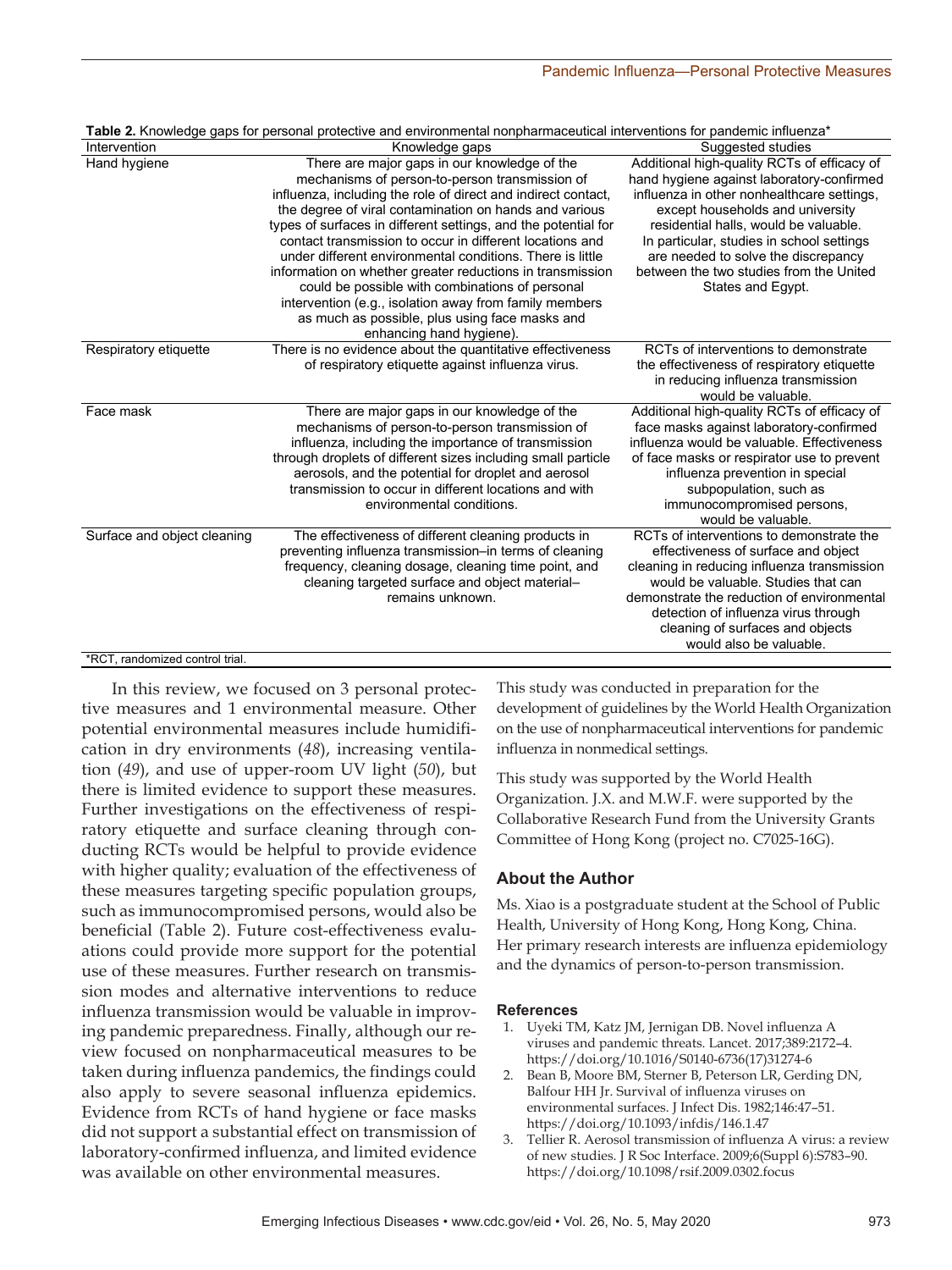## POLICY REVIEW

- 4. Siegel JD, Rhinehart E, Jackson M, Chiarello L; Health Care Infection Control Practices Advisory Committee. 2007 guideline for isolation precautions: preventing transmission of infectious agents in health care settings: Atlanta: Centers for Disease Control and Prevention; 2007.
- 5. World Health Organization. Comparative analysis of national pandemic influenza preparedness plans, 2011 [cited 2019 Jun 25]. https://www.who.int/influenza/resources/ documents/comparative\_analysis\_php\_2011\_en.pdf
- 6. Guyatt GH, Oxman AD, Kunz R, Woodcock J, Brozek J, Helfand M, et al.; GRADE Working Group. GRADE guidelines: 7. Rating the quality of evidence—inconsistency. J Clin Epidemiol. 2011;64:1294–302. https://doi.org/ 10.1016/j.jclinepi.2011.03.017
- 7. Guyatt G, Oxman AD, Akl EA, Kunz R, Vist G, Brozek J, et al. GRADE guidelines: 1. Introduction-GRADE evidence profiles and summary of findings tables. J Clin Epidemiol. 2011;64:383–94. https://doi.org/10.1016/j.jclinepi. 2010.04.026
- 8. Wong VW, Cowling BJ, Aiello AE. Hand hygiene and risk of influenza virus infections in the community: a systematic review and meta-analysis. Epidemiol Infect. 2014;142:922–32. https://doi.org/10.1017/S095026881400003X
- 9. Aiello AE, Murray GF, Perez V, Coulborn RM, Davis BM, Uddin M, et al. Mask use, hand hygiene, and seasonal influenza-like illness among young adults: a randomized intervention trial. J Infect Dis. 2010;201:491–8. https://doi.org/10.1086/650396
- 10. Aiello AE, Perez V, Coulborn RM, Davis BM, Uddin M, Monto AS. Facemasks, hand hygiene, and influenza among young adults: a randomized intervention trial. PLoS One. 2012;7:e29744. https://doi.org/10.1371/ journal.pone.0029744
- 11. Cowling BJ, Chan KH, Fang VJ, Cheng CK, Fung RO, Wai W, et al. Facemasks and hand hygiene to prevent influenza transmission in households: a cluster randomized trial. Ann Intern Med. 2009;151:437–46. https://doi.org/10.7326/0003-4819-151-7-200910060-00142
- 12. Cowling BJ, Fung RO, Cheng CK, Fang VJ, Chan KH, Seto WH, et al. Preliminary findings of a randomized trial of non-pharmaceutical interventions to prevent influenza transmission in households. PLoS One. 2008;3:e2101. https://doi.org/10.1371/journal.pone.0002101
- 13. Larson EL, Ferng YH, Wong-McLoughlin J, Wang S, Haber M, Morse SS. Impact of non-pharmaceutical interventions on URIs and influenza in crowded, urban households. Public Health Rep. 2010;125:178–91. https://doi.org/10.1177/003335491012500206
- 14. Ram PK, DiVita MA, Khatun-e-Jannat K, Islam M, Krytus K, Cercone E, et al. Impact of intensive handwashing promotion on secondary household influenza-like illness in rural bangladesh: findings from a randomized controlled trial. PLoS One. 2015;10:e0125200. https://doi.org/10.1371/ journal.pone.0125200
- 15. Simmerman JM, Suntarattiwong P, Levy J, Jarman RG, Kaewchana S, Gibbons RV, et al. Findings from a household randomized controlled trial of hand washing and face masks to reduce influenza transmission in Bangkok, Thailand. Influenza Other Respir Viruses. 2011;5:256–67. https://doi.org/10.1111/j.1750-2659.2011.00205.x
- 16. Stebbins S, Cummings DA, Stark JH, Vukotich C, Mitruka K, Thompson W, et al. Reduction in the incidence of influenza A but not influenza B associated with use of hand sanitizer and cough hygiene in schools: a randomized controlled trial. Pediatr Infect Dis J. 2011;30:921–6. https://doi.org/10.1097/ INF.0b013e3182218656
- 17. Suess T, Remschmidt C, Schink SB, Schweiger B, Nitsche A, Schroeder K, et al. The role of facemasks and hand hygiene in the prevention of influenza transmission in households: results from a cluster randomised trial; Berlin, Germany, 2009–2011. BMC Infect Dis. 2012;12:26. https://doi.org/ 10.1186/1471-2334-12-26
- 18. Talaat M, Afifi S, Dueger E, El-Ashry N, Marfin A, Kandeel A, et al. Effects of hand hygiene campaigns on incidence of laboratory-confirmed influenza and absenteeism in schoolchildren, Cairo, Egypt. Emerg Infect Dis. 2011;17:619–25. https://doi.org/10.3201/eid1704.101353
- 19. Azman AS, Stark JH, Althouse BM, Vukotich CJ Jr, Stebbins S, Burke DS, et al. Household transmission of influenza A and B in a school-based study of nonpharmaceutical interventions. Epidemics. 2013;5:181–6. https://doi.org/10.1016/j.epidem.2013.09.001
- 20. Levy JW, Suntarattiwong P, Simmerman JM, Jarman RG, Johnson K, Olsen SJ, et al. Increased hand washing reduces influenza virus surface contamination in Bangkok households, 2009–2010. Influenza Other Respir Viruses. 2014;8:13–6. https://doi.org/10.1111/irv.12204
- 21. Mukherjee DV, Cohen B, Bovino ME, Desai S, Whittier S, Larson EL. Survival of influenza virus on hands and fomites in community and laboratory settings. Am J Infect Control. 2012;40:590–4. https://doi.org/10.1016/j.ajic.2011.09.006
- 22. Macias AE, de la Torre A, Moreno-Espinosa S, Leal PE, Bourlon MT, Ruiz-Palacios GM. Controlling the novel A (H1N1) influenza virus: don't touch your face! J Hosp Infect. 2009;73:280–1. https://doi.org/10.1016/j.jhin.2009.06.017
- 23. Simmerman JM, Suntarattiwong P, Levy J, Gibbons RV, Cruz C, Shaman J, et al. Influenza virus contamination of common household surfaces during the 2009 influenza A (H1N1) pandemic in Bangkok, Thailand: implications for contact transmission. Clin Infect Dis. 2010;51:1053–61. https://doi.org/10.1086/656581
- 24. Grayson ML, Melvani S, Druce J, Barr IG, Ballard SA, Johnson PD, et al. Efficacy of soap and water and alcohol-based hand-rub preparations against live H1N1 influenza virus on the hands of human volunteers. Clin Infect Dis. 2009;48:285–91. https://doi.org/10.1086/595845
- 25. Larson EL, Cohen B, Baxter KA. Analysis of alcohol-based hand sanitizer delivery systems: efficacy of foam, gel, and wipes against influenza A (H1N1) virus on hands. Am J Infect Control. 2012;40:806–9. https://doi.org/10.1016/ j.ajic.2011.10.016
- 26. Aiello AE, Coulborn RM, Perez V, Larson EL. Effect of hand hygiene on infectious disease risk in the community setting: a meta-analysis. Am J Public Health. 2008;98:1372–81. https://doi.org/10.2105/AJPH.2007.124610
- 27. Löffler H, Kampf G. Hand disinfection: how irritant are alcohols? J Hosp Infect. 2008;70(Suppl 1):44–8. https://doi.org/10.1016/S0195-6701(08)60010-9
- 28. Ahmed QA, Memish ZA, Allegranzi B, Pittet D; WHO Global Patient Safety Challenge. Muslim health-care workers and alcohol-based handrubs. Lancet. 2006;367: 1025–7. https://doi.org/10.1016/S0140-6736(06)68431-6
- 29. Pittet D. Improving adherence to hand hygiene practice: a multidisciplinary approach. Emerg Infect Dis. 2001;7:234–40. https://doi.org/10.3201/eid0702.010217
- 30. Centers for Disease Control and Prevention. Respiratory hygiene/cough etiquette in healthcare settings, 2009 [cited 2019 Jul 8]. https://www.cdc.gov/flu/professionals/ infectioncontrol/resphygiene.htm
- 31. Zayas G, Chiang MC, Wong E, MacDonald F, Lange CF, Senthilselvan A, et al. Effectiveness of cough etiquette maneuvers in disrupting the chain of transmission of